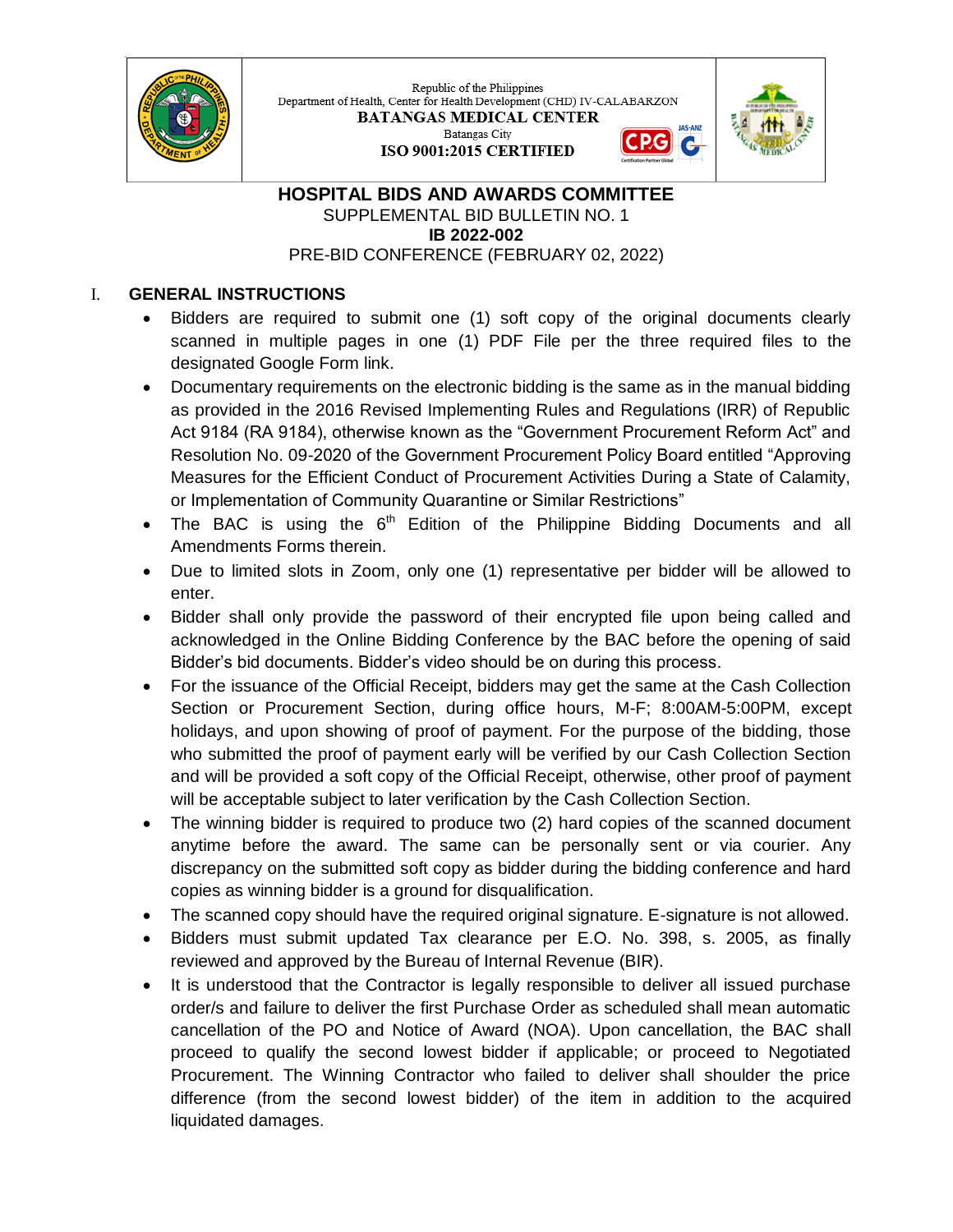

Republic of the Philippines Department of Health, Center for Health Development (CHD) IV-CALABARZON **BATANGAS MEDICAL CENTER** Batangas City ISO 9001:2015 CERTIFIED



G

- In lieu of the Certificate of Ongoing Projects/Accomplishments, Bidders must present their progress report or percentage of partial accomplishment, together with their contracts, awards, and proof of deliveries such as sales invoice.
- Bidders must specify in the Technical Specifications Form under Bidder's Offer, Technical Specifications Column the exact specifications they are offering submitted against each of the individual parameters. Whereas, bidders must state either "Comply" or "Not Comply" under the Bidder's Offer, Statement of Compliance Column. The bids with incomplete and incorrect filled out Technical Specifications Form will be disqualified.
- The basis for the computation of the SLCC is the TOTAL ABC of the project. Bidder must have completed, within the period specified in the Invitation to Bid, an SLCC that is similar to the contract to be bid, and whose value, adjusted to current prices using the Philippine Statistics Authority (PSA) consumer price indices, must be at least fifty percent (50%) of the TOTAL ABC OF THE PROJECT. However, in the case of Expendable Supplies, said SLCC must be at least twenty-five percent (25%) of the TOTAL ABC OF THE PROJECT. Service will fall on the Expendable Supplies.
- If there is no single completed contract for the required amount, the bidder may submit at least two (2) completed similar contracts and the aggregate contract amounts should be equivalent to at least the percentage of the ABC as required above and the largest of these similar contracts must be equivalent to at least half of the percentage of the ABC as required.
- A contract shall only be considered "similar" to the contract to be bid if it is of similar nature.
- Contracts similar to the Project should be completed within two (2) years to the deadline for the submission and receipt of bids.
- With regards to the documents supporting the Statement Identifying the Single Largest Completed Contract (SLCC), in lieu of Contract, Certificate of Completion and Certificate of Acceptance, the BAC shall accept Notice of Award (NOA) or Purchase Order (PO), Sales Invoice and Official Receipt (OR), respectively.
- II. Amendments/Clarifications on the **Section VII. Technical Specifications** as per Pre-Bidding Conference conducted last February 2, 2022 as follows:

| <b>PARTICULAR</b>                                    | <b>FROM</b>                                                            | ТO                                                   |
|------------------------------------------------------|------------------------------------------------------------------------|------------------------------------------------------|
| <b>ITEM NO.</b>                                      | <b>TECHNICAL DESCRIPTION:</b>                                          | <b>TECHNICAL DESCRIPTION:</b>                        |
| 1: ORTHOPEDIC<br><b>LARGE</b><br><b>FRAGMENT SET</b> | - 1 set of IM Locking nails Femur<br>and Tibia with Instrumentations:  | - Instrumentations:<br>Autoclavable instrument box#1 |
|                                                      | Autoclavable instrument<br>box#1<br>with set of intramedullary<br>nail |                                                      |

**IB2022-002 –** Supply and Delivery of Various Orthopedic Equipment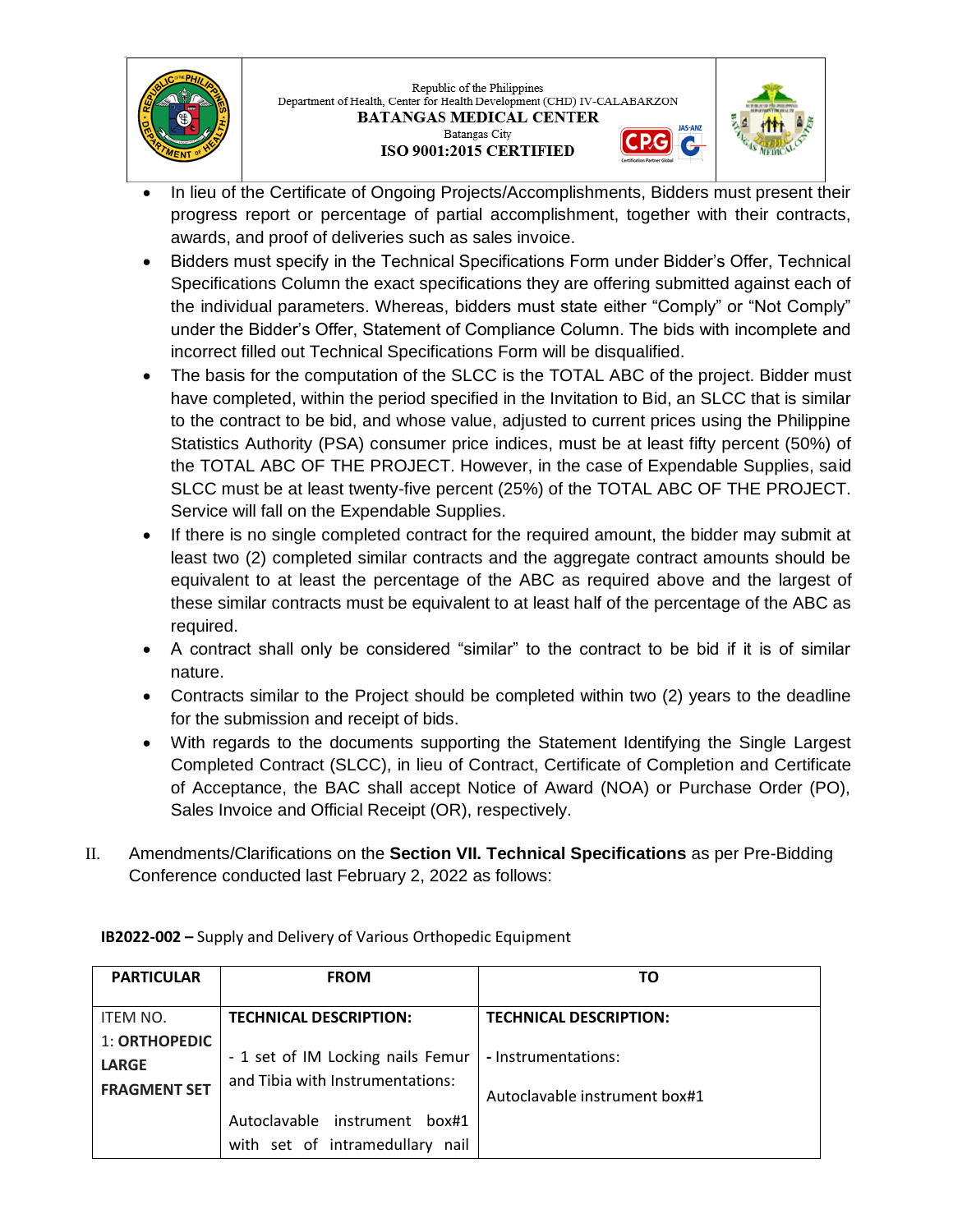

Republic of the Philippines<br>Department of Health, Center for Health Development (CHD) IV-CALABARZON<br>BATANGAS MEDICAL CENTER<br>Batangas City

ISO 9001:2015 CERTIFIED

**JAS-ANZ** CPG C



|                                                      | instrumentations with at least 5<br>pcs. of femoral locking nail size<br>10x36cm or available sizes                                                          |                                                                                  |
|------------------------------------------------------|--------------------------------------------------------------------------------------------------------------------------------------------------------------|----------------------------------------------------------------------------------|
| <b>ITEM NO.</b>                                      | <b>TECHNICAL DESCRIPTION:</b>                                                                                                                                | <b>TECHNICAL DESCRIPTION:</b>                                                    |
| 2: ORTHOPEDIC<br><b>SMALL</b><br><b>FRAGMENT SET</b> | - With set of upper extremity<br>plates and screws - Autoclavable                                                                                            | - With set of upper extremity plates and<br>screws - Autoclavable                |
|                                                      | instrument box#1 with set of<br>instrumentations<br>for<br>upper<br>extremity with at least 20 pcs of<br>mini DCP 5-7 holes with 50 3.5mm<br>cortical screws | Ωf<br>instrument<br>box#1<br>with<br>set<br>instrumentations for upper extremity |

## **QUERRIES FROM BIDDERS:**

| <b>PARTICULAR</b>                                                       | <b>QUERY</b>                                                                                                                                                                                                                                                                | <b>RESPONSE</b>                                |
|-------------------------------------------------------------------------|-----------------------------------------------------------------------------------------------------------------------------------------------------------------------------------------------------------------------------------------------------------------------------|------------------------------------------------|
| <b>ITEM NO.</b><br>1: ORTHOPEDIC<br><b>LARGE</b><br><b>FRAGMENT SET</b> | 1 set of IM Locking nails Femur<br>and Tibia with Instrumentations:<br>Autoclavable instrument box#1<br>with set of intramedullary nail<br>instrumentations with at least 5<br>pcs. of femoral locking nail size<br>10x36cm or available sizes                              | No need to include implants, just instruments. |
|                                                                         | Q1: The IM locking nails and<br>Tibia<br>with<br><b>Femur</b><br>and<br>instrumentations are different<br><b>Orthopedic Large</b><br>set from<br>Fragment it should be separate<br>budget and separate bidding<br>item.<br>Q2: Do we still have to include<br>the implants? |                                                |
| <b>ITEM NO.</b>                                                         | With set of upper extremity                                                                                                                                                                                                                                                 | No need to include implants, just instruments. |
| 2: ORTHOPEDIC<br><b>SMALL</b>                                           | plates and screws - Autoclavable<br>instrument box#1 with set of<br>instrumentations<br>for<br>upper<br>extremity with at least 20 pcs of                                                                                                                                   |                                                |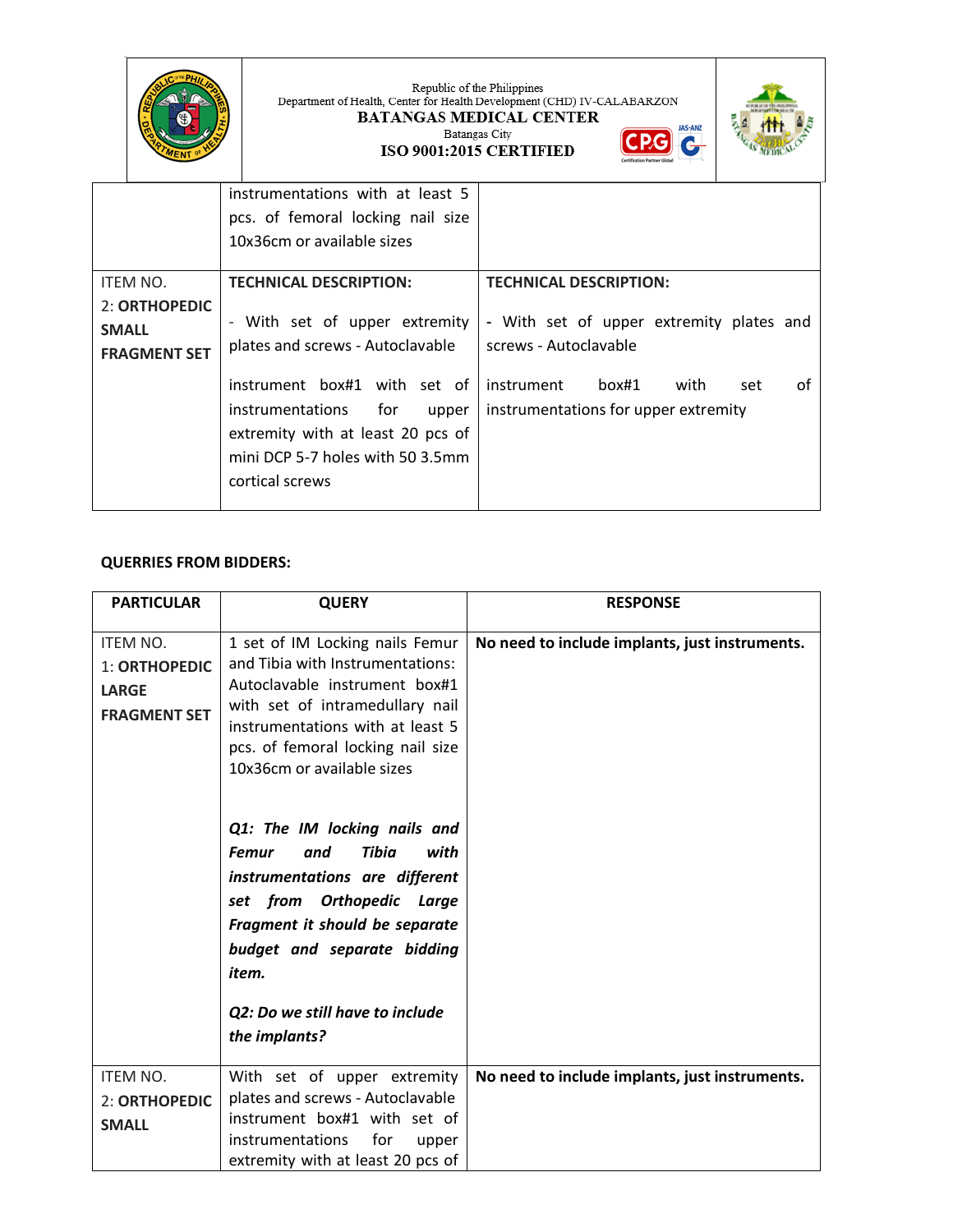|                                                                                  |                                                                                                                                                                                                                                                                                                                                                                                                                             | Republic of the Philippines<br>Department of Health, Center for Health Development (CHD) IV-CALABARZON<br><b>BATANGAS MEDICAL CENTER</b><br><b>JAS-ANZ</b><br>Batangas City<br>ISO 9001:2015 CERTIFIED |  |
|----------------------------------------------------------------------------------|-----------------------------------------------------------------------------------------------------------------------------------------------------------------------------------------------------------------------------------------------------------------------------------------------------------------------------------------------------------------------------------------------------------------------------|--------------------------------------------------------------------------------------------------------------------------------------------------------------------------------------------------------|--|
| <b>FRAGMENT SET</b>                                                              | mini DCP 5-7 holes with 50<br>3.5mm cortical screws<br>Q: The Upper Externity Plates<br>and Screws Set are different set<br><b>Orthopedic</b><br><b>Small</b><br>from<br>Fragment Set it should be<br>separate budget and separate<br>bidding item.<br>Q: Do we still have to include<br>the implants?                                                                                                                      |                                                                                                                                                                                                        |  |
| <b>ITEM NO.</b><br><b>3: ORTHOPEDIC</b><br><b>HAND</b><br><b>INSTRUMENTS</b>     | With set of hand plates and<br>screws -Autoclavable instrument<br>box#1<br>with<br>οf<br>set<br>instrumentations<br>for<br>hand<br>(optional - available plates and<br>screws for hand metacarpals)<br>Q: The Hand Plates and Screws<br>Set are different set from<br><b>Orthopedic Small Fragment Set</b><br>it should be separate budget<br>and separate bidding item.<br>Q: Do we still have to include<br>the implants? | No need to include implants, just instruments.                                                                                                                                                         |  |
| <b>SINGLE</b><br><b>LARGEST</b><br><b>COMPLETED</b><br><b>CONTRACT</b><br>(SLCC) | Can we include our previous<br>contracts that we only offer<br>implants but upon delivery we<br><i>include</i><br>also<br>the<br>instrumentation needed for a<br>particular implant?                                                                                                                                                                                                                                        | Bidders should have SLCC w/in 5yrs prior to<br>the date of submission & receipt of bids similar<br>to the project to be bid.                                                                           |  |